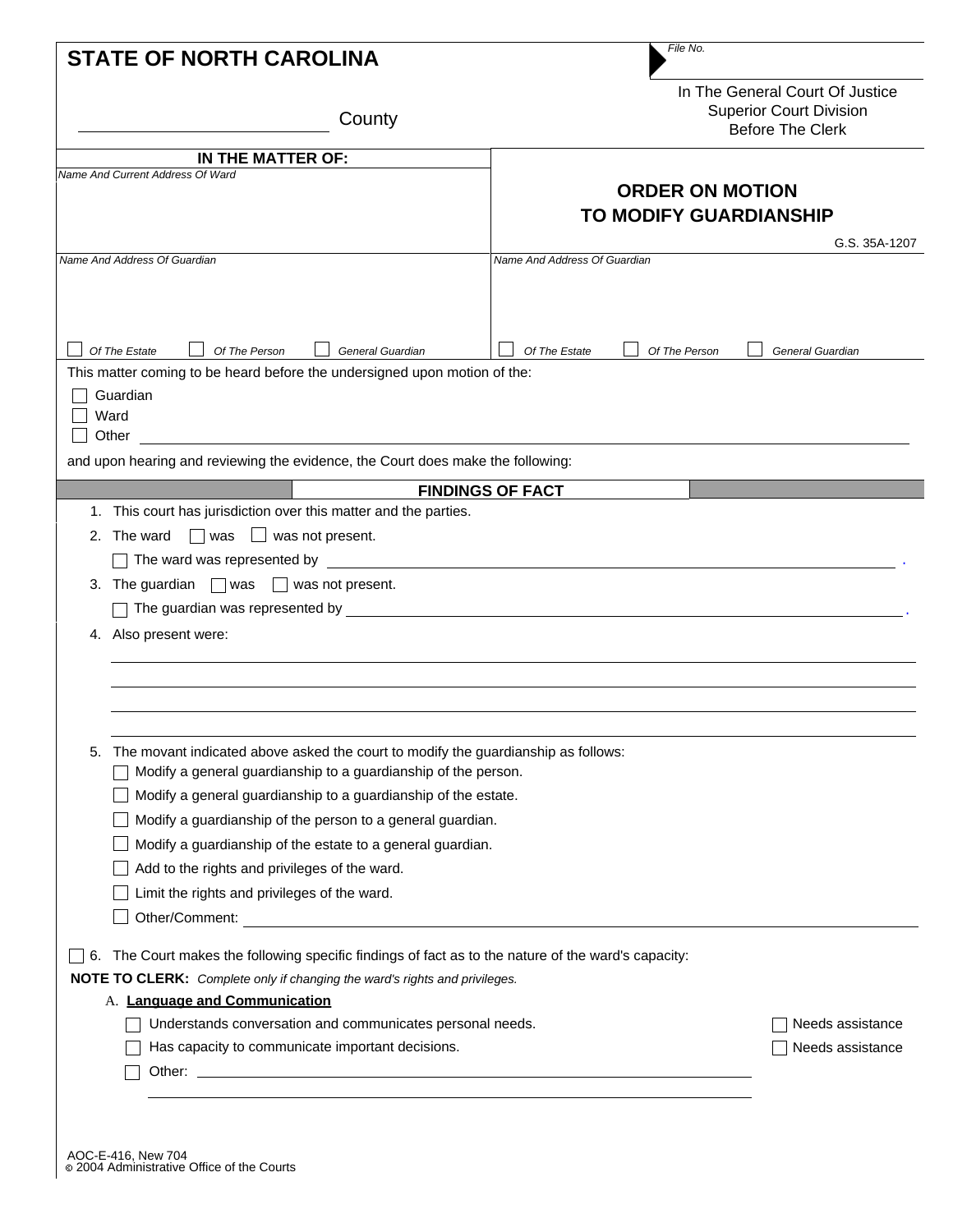| <b>B. Nutrition</b>                                                                                                                                                                                                                  |                  |
|--------------------------------------------------------------------------------------------------------------------------------------------------------------------------------------------------------------------------------------|------------------|
| Makes decisions about when and what to eat.                                                                                                                                                                                          | Needs assistance |
| Knows which foods he/she is unable to tolerate.                                                                                                                                                                                      | Needs assistance |
| Can maintain proper diet.                                                                                                                                                                                                            | Needs assistance |
| Can follow a prescribed diet if needed.                                                                                                                                                                                              | Needs assistance |
| Other: experience of the contract of the contract of the contract of the contract of the contract of the contract of the contract of the contract of the contract of the contract of the contract of the contract of the contr       |                  |
| C. Personal Hygiene                                                                                                                                                                                                                  |                  |
| Understands the need to bathe and maintain personal hygiene.                                                                                                                                                                         | Needs assistance |
| Understands the need to maintain dental care.                                                                                                                                                                                        | Needs assistance |
| Is able to maintain personal hygiene and dental care.                                                                                                                                                                                | Needs assistance |
| Uses proper hygiene when toileting.                                                                                                                                                                                                  | Needs assistance |
|                                                                                                                                                                                                                                      |                  |
| <b>Health Care</b>                                                                                                                                                                                                                   |                  |
| Can make and communicate decisions regarding health treatment.                                                                                                                                                                       | Needs assistance |
| Can take care of minor health problems.                                                                                                                                                                                              | Needs assistance |
| Can follow prescribed routines and take prescribed medicines.                                                                                                                                                                        | Needs assistance |
| Can alert others and seek medical help for serious health problems.                                                                                                                                                                  | Needs assistance |
| Has capacity to keep a sanitary living environment.                                                                                                                                                                                  | Needs assistance |
| Other:                                                                                                                                                                                                                               |                  |
| E. Personal Safety                                                                                                                                                                                                                   |                  |
| Has capacity to identify and avoid life-threatening behaviors.                                                                                                                                                                       | Needs assistance |
| Is able to recognize and avoid hazards in home.                                                                                                                                                                                      | Needs assistance |
| Can handle or seek help in emergencies.                                                                                                                                                                                              | Needs assistance |
| Can recognize when others present a danger and avoid that danger.                                                                                                                                                                    | Needs assistance |
|                                                                                                                                                                                                                                      |                  |
| <b>Residential</b><br>F.                                                                                                                                                                                                             |                  |
| Has capacity to live alone                                                                                                                                                                                                           | Needs assistance |
| Has capacity to maintain private residence.                                                                                                                                                                                          | Needs assistance |
| Can recognize and communicate need for maintenance of private residence.                                                                                                                                                             | Needs assistance |
| Can make and communicate decisions about residential options.                                                                                                                                                                        | Needs assistance |
|                                                                                                                                                                                                                                      |                  |
| <b>Employment</b><br>G.                                                                                                                                                                                                              |                  |
| Can make and communicate choice in regard to employment.                                                                                                                                                                             | Needs assistance |
| Demonstrates skills required to work.                                                                                                                                                                                                | Needs assistance |
| Can look for and find a job.                                                                                                                                                                                                         | Needs assistance |
| Other: <u>contract and contract and contract and contract and contract and contract and contract and contract and contract and contract and contract and contract and contract and contract and contract and contract and contra</u> |                  |
|                                                                                                                                                                                                                                      |                  |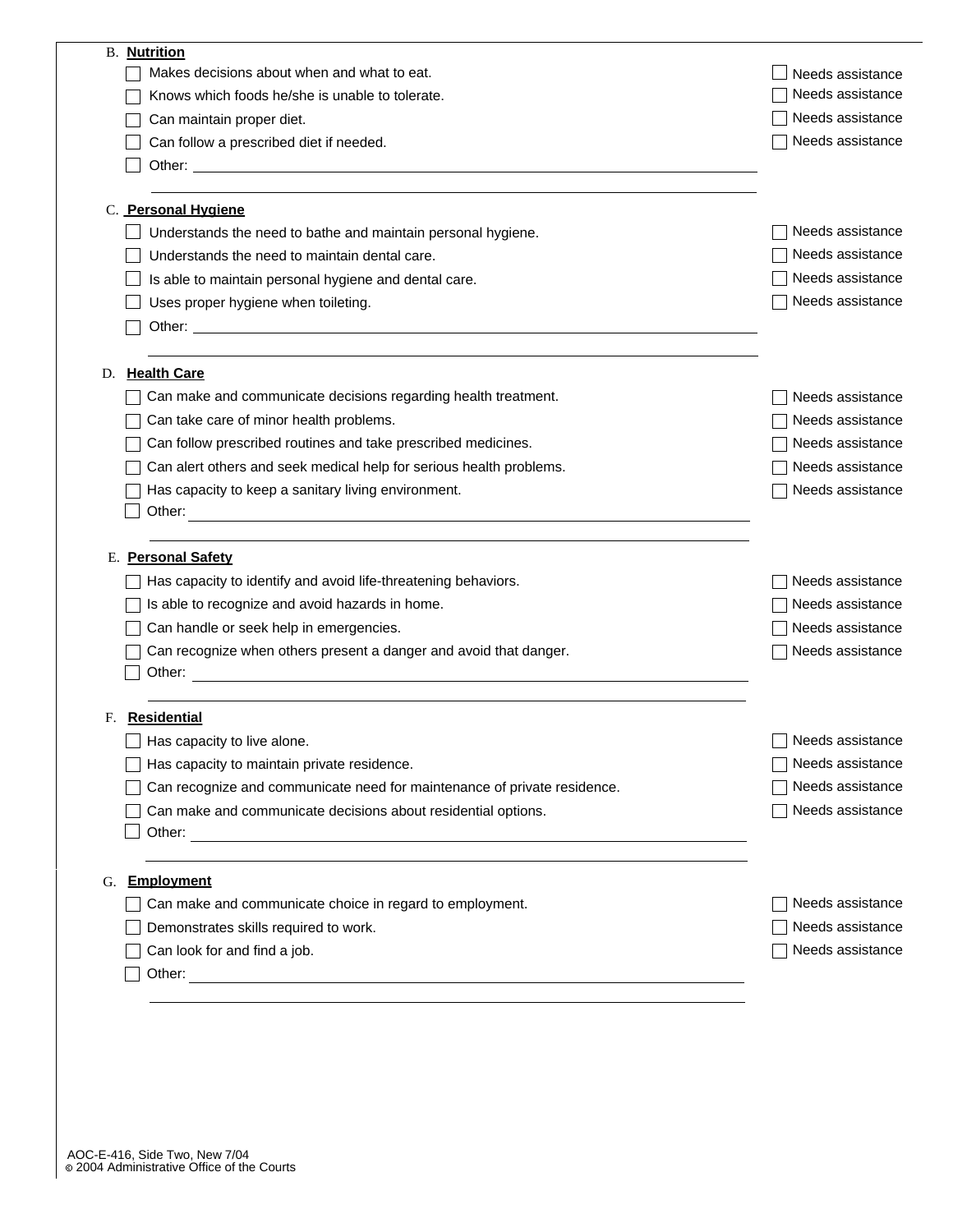|              | File No.<br>IN THE MATTER OF:                                                                                                                                  |                             |
|--------------|----------------------------------------------------------------------------------------------------------------------------------------------------------------|-----------------------------|
| Name Of Ward |                                                                                                                                                                |                             |
|              | H. Independent Living                                                                                                                                          |                             |
|              | Has capacity to appropriately relate to friends and family members.                                                                                            | Needs assistance            |
|              | Has capacity to make decisions without undue influences from others.                                                                                           | Needs assistance            |
|              | Has capacity to make decisions concerning social activities.                                                                                                   | Needs assistance            |
|              | Has capacity to determine degree of participation in religious activities.                                                                                     | Needs assistance            |
|              | Can utilize familiar community resources.                                                                                                                      | Needs assistance            |
|              | Can identify his or her address and return home or seek assistance.                                                                                            | Needs assistance            |
|              | I. Civil                                                                                                                                                       |                             |
|              | Can communicate wishes regarding legal documents or services.                                                                                                  | Needs assistance            |
|              | Can contact lawyer, police, advocates, etc. if being exploited or treated unfairly.                                                                            | Needs assistance            |
|              | Demonstrates willingness to vote and can acquire information accordingly.                                                                                      | Needs assistance            |
|              | Has capacity to drive a car.                                                                                                                                   | Needs assistance            |
|              | Other:                                                                                                                                                         |                             |
| J.           | <b>Financial</b>                                                                                                                                               |                             |
|              | Can spend small amounts of money.                                                                                                                              | Needs assistance            |
|              | Can manage a weekly or monthly budget.                                                                                                                         | Needs assistance            |
|              | Is able to seek out and apply for government benefits.                                                                                                         | Needs assistance            |
|              | Has capacity to pay routine bills.                                                                                                                             | Needs assistance            |
|              | Is able to maintain checking account and/or ATM card.                                                                                                          | Needs assistance            |
|              | Is able to make and carry out major financial decisions.                                                                                                       | Needs assistance            |
|              | Other:<br><u> 1980 - Jan Stein Stein Stein Stein Stein Stein Stein Stein Stein Stein Stein Stein Stein Stein Stein Stein S</u>                                 |                             |
|              | <b>CONCLUSION</b>                                                                                                                                              |                             |
| be modified. | Based on the evidence presented and testimony given the Court CONCLUDES that this guardianship                                                                 | $\Box$ should<br>should not |
|              | <b>ORDER</b>                                                                                                                                                   |                             |
|              | It is ORDERED that:                                                                                                                                            |                             |
|              | 1. the Guardianship be modified                                                                                                                                |                             |
|              | to a Guardianship of the Person and the General Guardianship is terminated.                                                                                    |                             |
|              | to a Guardianship of the Estate and the General Guardianship is terminated.                                                                                    |                             |
|              | to a General Guardianship and the Guardianship of the Person is terminated.                                                                                    |                             |
|              | to a General Guardianship and the Guardianship of the Estate is terminated.                                                                                    |                             |
|              | to remove rights and privileges previously ordered retained by the ward.                                                                                       |                             |
|              | to add to the rights and privileges of the ward.<br>Other:                                                                                                     |                             |
| 2.           | The guardianship is modified and the ward shall retain the following legal rights and privileges. (check all that apply)                                       |                             |
|              | Determine his/her degree of participation in interpersonal relationships and social, religious, and community activities.<br><b>Additional Specifications:</b> |                             |
|              |                                                                                                                                                                |                             |
|              | $\Box$ Assist in decisions regarding living arrangements.<br>Make                                                                                              |                             |